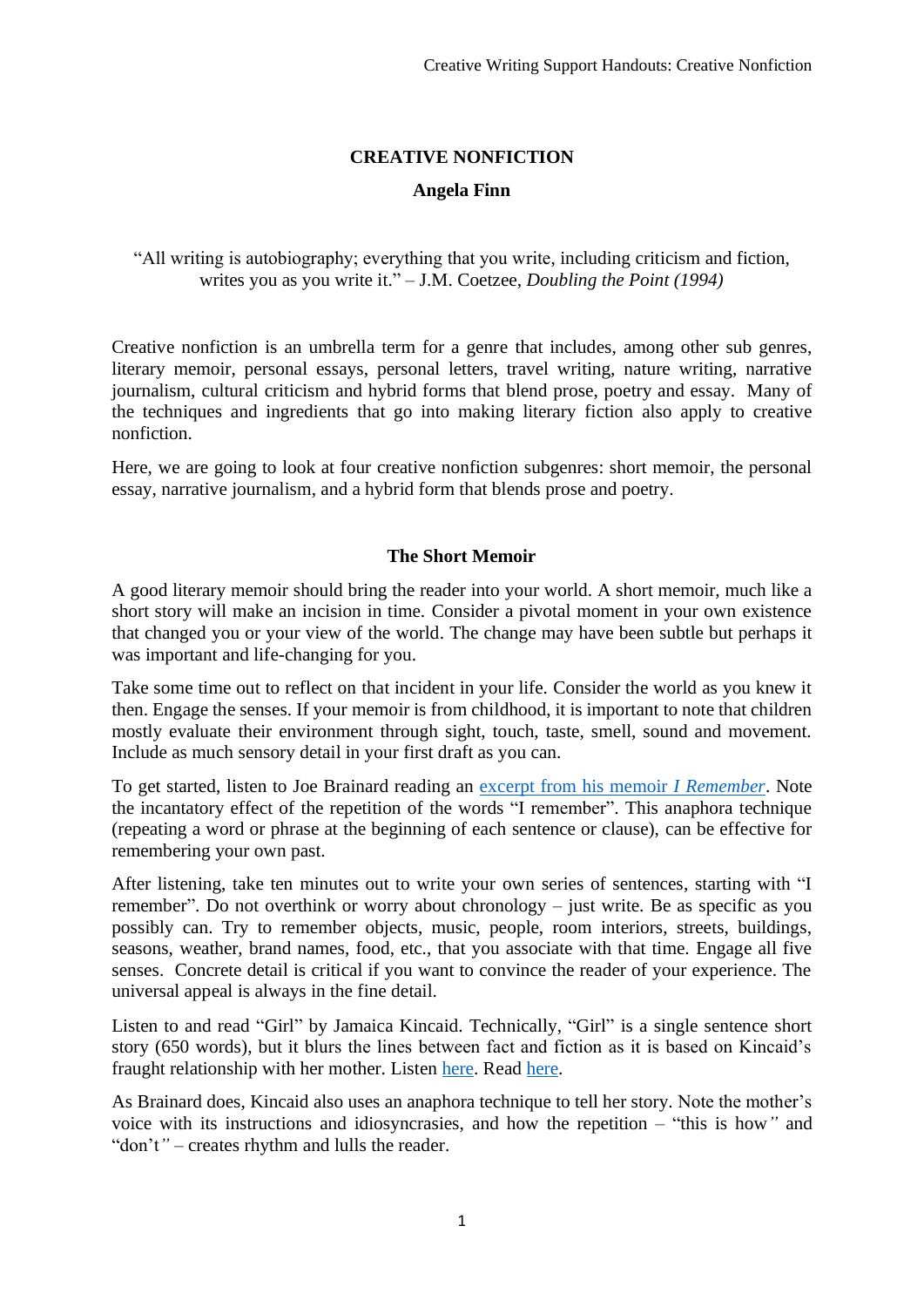After listening to "Girl", write a list of instructions or sayings you recall from someone in your past. Let their voice come through and perhaps let your own voice interrupt.

Finally, here is a short [extract from](https://abcnews.go.com/2020/lit-mary-karr-memoir-book-excerpt/story?id=10479445) *Lit,* Mary Karr's third memoir. Note the attention to concrete and sensory detail in this piece and how this brings you into her world.

### **The Personal Essay**

A personal essay can be written on any subject or theme – lobsters, the body, parenting, the mating habits of butterflies, public transport, ice cream – nothing is off limits. But no matter what the subject, do keep it personal if you want to connect with the reader on an emotional level. The reader is not just interested in mere facts but will want to know your unique spin on the matter.

In his essay, written soon after 9/11, and published weeks after the event in *Rolling Stone*  magazine, David Foster Wallace gives a personal account of how he reacted as he watched events unfold and how he coped the following day. Structurally, the essay is broken up into four sections. Each section has a title: "Synecdoche", "Wednesday", "Aerial and Ground Views", and "Tuesday". It is in the final section, "Tuesday", that Foster Wallace finds himself *"*sitting with clots of dried shampoo in my hair watching the act unfolding*"*.

When reading, note how he plays with time and place. He tells you what happened on the Wednesday before recounting the events of the previous day. Read [here.](https://www.rollingstone.com/feature/david-foster-wallace-on-9-11-as-seen-from-the-midwest-242422/)

Think about how you reacted in the past, when faced with a big life event. The event may have been something that impacted you personally, or it may have been an external occurrence that indirectly affected you.

As in the Foster Wallace essay, consider time and sketch an outline. Think about setting. Think about sensory detail. Do you remember what you saw, heard, tasted, smelled, or any tactile detail? Use your own voice. The good personal essay relies on self-examination. While it isn't always easy to expose our vulnerabilities, it is important to acknowledge them. Experiment with chronology. Link events in a way that gives your story strongest impact.

In this beautifully-crafted personal essay, "I Hoped To God That [I'd Just Die In The Night And](https://www.irishtimes.com/culture/books/i-hoped-to-god-that-i-d-just-die-in-the-night-and-get-it-over-with-1.3781474)  [Get It Over With",](https://www.irishtimes.com/culture/books/i-hoped-to-god-that-i-d-just-die-in-the-night-and-get-it-over-with-1.3781474) Caragh Maxwell discusses her relationship with her own body. Note the conversational tone and how she bravely lays bare her vulnerabilities.

In this essay, ["Frankenstein's Mother"](https://granta.com/frankensteins-mother/), Darcey Steinke reflects on her strained maternal relationship and draws parallels between her childhood fear of monsters and her perception of her mother.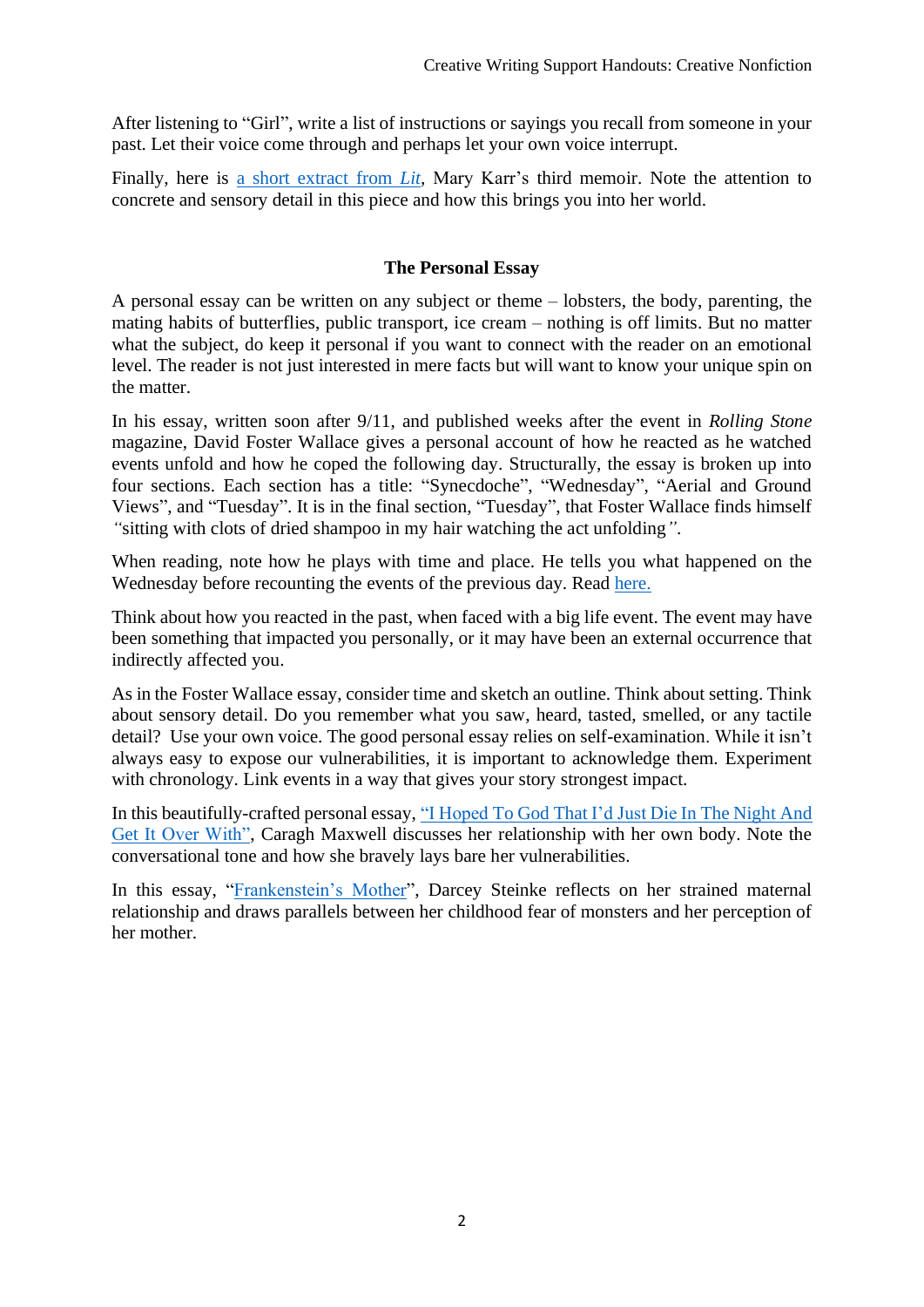# **Narrative Journalism**

As with the personal essay, narrative journalism is a way of immersing the reader in hard, cold facts in an intimate and conversational way. The reporter is not as detached as a traditional journalist might be. As a narrative journalist, you will make room for your feelings, along with the details of your life.

On the birth of his son Daniel, Fergal Keane the BBC's then South African correspondent wrote ["Letter to Daniel](https://www.pbs.org/wgbh/pages/frontline/shows/rwanda/todaniel/)*".* This moving event in Keane's life threw new light on his world view as a journalist, and here he reflects on memories of children he encountered in war-torn Eritrea, Angola, Afghanistan and Rwanda. He also reflects on his own lineage.

When writing a narrative journalism piece, consider your place in the wider world. Place yourself in the story – your presence should enrich and add credibility to the narrative. If you are reporting on an event, imagine how you might feel in that situation. Are there parallels with your own life? Make notes or voice-record your own thoughts if you are in the midst of an unfolding situation. Read widely and seek out quality work from narrative journalists.

In her investigative story ["Nickel and Dimed: On \(Not\) Getting By in America"](https://www.wesjones.com/ehrenreich.htm), Barbara Ehrenreich examines the effects of the American Welfare Reform Act of 1996. In her fifties, Barbara went undercover as a low wage worker, recording her personal perspective on issues that affected a variety of people.

What makes this story engaging and entertaining is Ehrenreich's honesty, acerbic wit and astute observations of her co-workers. When reading, note how Ehrenreich lays bare her feelings, especially her fears – "I am terrified, at the beginning, of being unmasked, for what I am: a middle-class journalist…" – and how the use of the present tense gives her narrative a sense of immediacy. If your investigative story takes shape over time, keep a journal. Write regularly as the narrative unfolds. Your phone is a handy way to record thoughts and feelings.

# **Hybrid Forms: Prose Poetry Essay**

In a letter to Sylvia Beach outlining his intentions for *Finnegan's Wake,* James Joyce maintained that: "One great part of every human existence is passed in a state which cannot be rendered sensible by the use of wide-awake language, cut-and-dry grammar and go-ahead plot."

The use of poetic techniques such as rhythm, cadence, distillation, fragmentation and repetition can help a writer access the irrational and ephemeral experience. If you find yourself stuck relaying an emotional moment, break the rules and experiment. Play around with form and structure.

Your story may be layered with many parallel threads that don't logically connect to one other, as in Anne Carson's prose poetry essay ["The Glass Essay"](https://www.poetryfoundation.org/poems/48636/the-glass-essay). In this soulful essay in the form of a poem, Carson weaves a visit to her mother, a failed love affair, her passion for Emily Brontë and her father's dementia into a work of art. Note how she skilfully and playfully controls all of these aspects without resorting to melodrama. Consider how the recurring glass motif binds the separate strands. Is there an object or motif that you could weave through your story?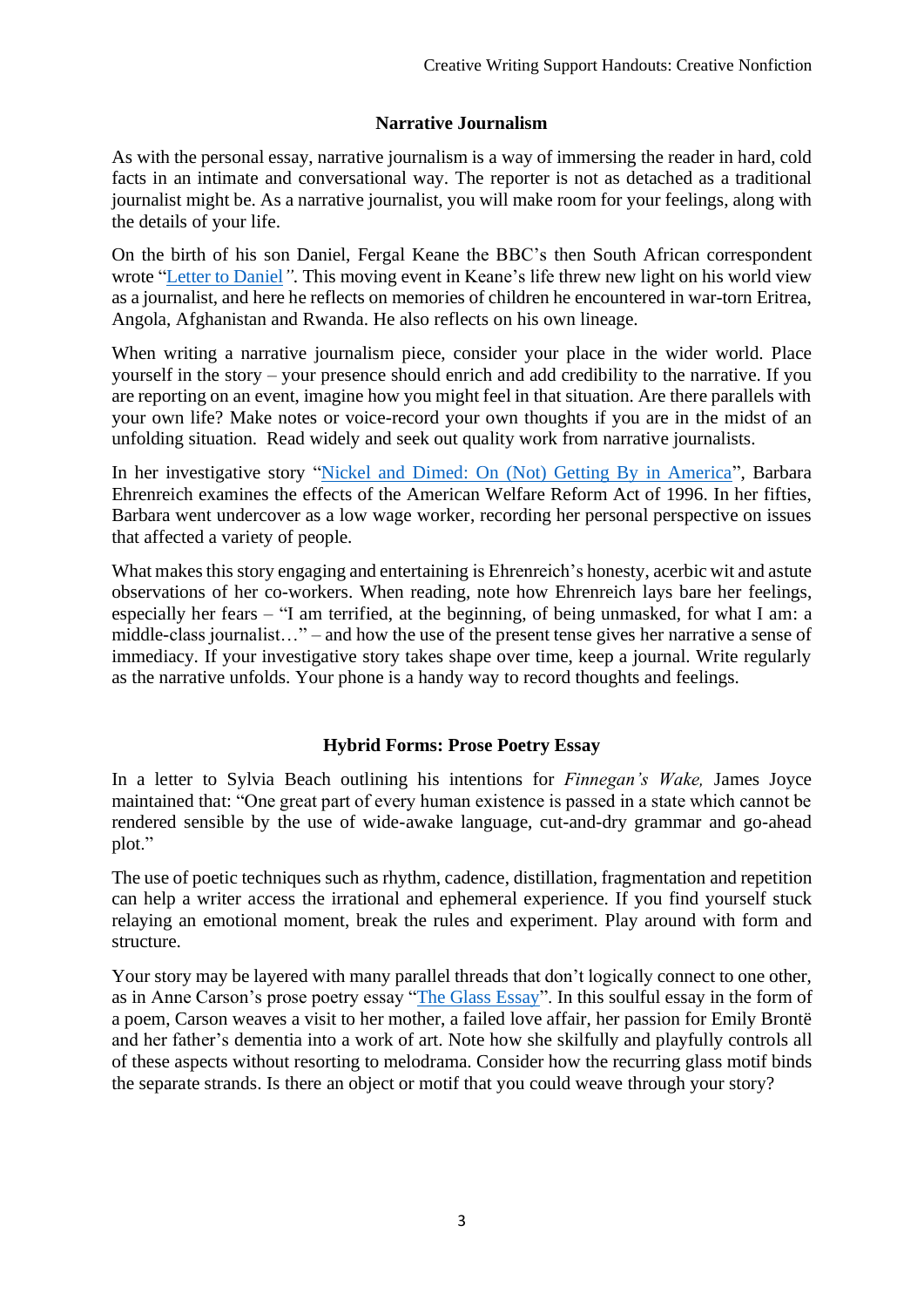Carson, in an [interview](https://www.publishersweekly.com/pw/by-topic/authors/interviews/article/42582-a-classical-poet-redux-pw-profiles-anne-carson.html) with *Publisher Weekly* (March, 2010), claimed:

I just really have no idea what I'm writing most of the time […] I still feel most at home making things into blocks of prose; there are all these kinds of fun available in poetic forms, and I experiment with them from time to time, but I never feel very adept at any of that.

If you are experimenting with a complex narrative, you might consider a more artful approach; think in terms of composition and form. If you are dealing with multiple characters or a braided narrative (with more than one narrative thread), as Carson is, ask yourself if a fragmented structure might better suit the narrative? Let the form arise from the content.

## **The Divine Ordinary Detail**

Whatever the subgenre, don't discount the divine ordinary detail of your existence. Often this is where the truth and beauty of your life can be located.

In the infamous 'madeleine moment' in Marcel Proust's *The Way by Swann's* (the first book of the seven-volume collection, *In Search of Lost Time*), the simple act of eating a tea-soaked madeleine, triggered a torrent of memory. The involuntary memory invoked by the taste of the little, tea-soaked, shell-shaped sponge cake was a stimulus for the recall of years of Proust's emotional and autobiographical memory.

I carried to my lips a spoonful of the tea in which I had let soften a piece of madeleine. But at that very instant when the mouthful of tea mixed with cake-crumbs touched my palette, I quivered, attentive to the extraordinary thing that was happening in me.

And later in the chapter:

And suddenly the memory appeared. That taste was the taste of the little piece of madeleine which on Sunday mornings at Combray (because that day I did not go out before it was time for Mass), when I went to say good morning to her in her bedroom, my Aunt Léonie would give me after dipping it in her infusion of tea or lime-blossom. The sight of that madeleine had not recalled anything to me before I tasted it;...

Be open to letting the ordinary everyday sensations stimulate your senses: the smell of a flower or perfume; the taste of an orange or a biscuit; the sound of a lawnmower or an airplane; the sensation of sun on your skin; the sight of moon or stars on a clear night.

**Finally**, when you have a draft of your work, you might ask yourself:

- Does your opening seduce the reader?
- Are you present in your story?
- Is there a balance between show and tell?
- Is there a strong narrative arc?
- Have you presented events in a way that creates the greatest impact?
- Have you considered the senses?

Whether you are a participant or an observer in your creative nonfiction writing, **your presence** is what will ultimately illuminate the facts. Let the reader know what it feels like to be alive and find gold in the smallest detail.